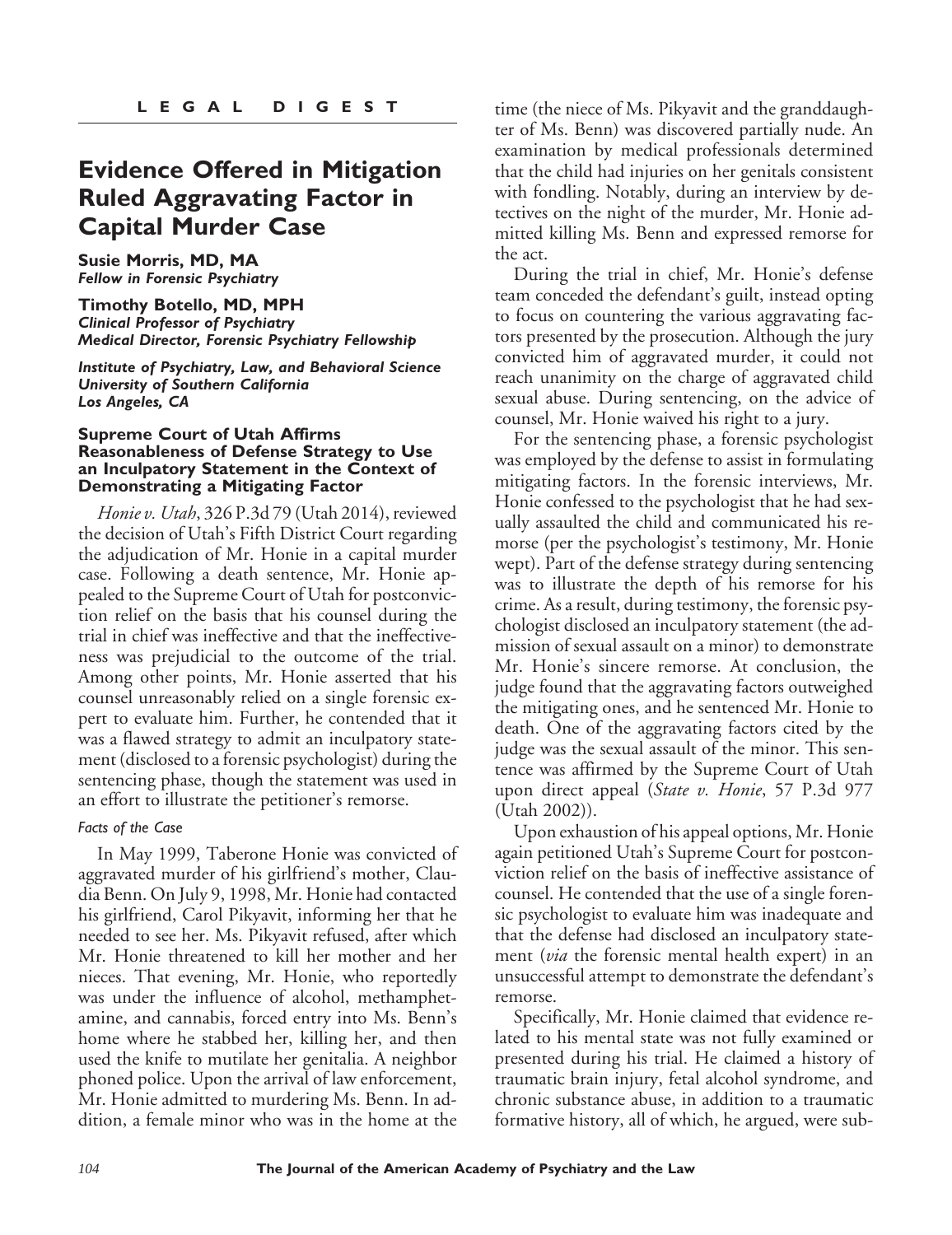stantial and relevant mitigating factors. Mr. Honie also criticized the defense's decision not to present evidence of his voluntary intoxication, which potentially skewed his judgment so much on the night of the murder that he could not have formed a specific intent to kill.

## *Ruling and Reasoning*

The Supreme Court of Utah held that the forensic psychologist was, in fact, qualified to evaluate the mitigating factors and, further, that she conducted an exhaustive evaluation of the factors. The court noted that the forensic psychologist was a welleducated mitigation expert who reviewed Mr. Honie's extensive psychiatric and substance abuse record. In addition, she spent approximately 20 hours interviewing him and administering various psychological tests. The court concluded that he failed to demonstrate that the psychologist's evaluation was deficient and further that "It is not enough to speculate that another expert might have explored other areas of mitigation" (*Honie*, p 91).

Mr. Honie also raised the objection that the defense counsel incompetently used his inculpatory statements as a means to demonstrate his remorse during sentencing. The Supreme Court of Utah disagreed, stating "Trial counsel may make the strategic choice to use potentially inculpatory evidence if it furthers the client's interest" (*Honie*, p 95).

Both police and Ms. Pikyavit noted that Mr. Honie was intoxicated on the evening of the murder. Despite his intoxication, Utah's Supreme Court cited evidence to demonstrate that he was capable of forming specific intent. In fact, his immediate admission of guilt to the police showed that he was cognizant that he had engaged in lethal conduct. Furthermore, while he alleged at one point that he had blacked out during the murder, he admitted to the forensic psychologist that he only wished he had lost consciousness, because the memory of what he had done haunted him.

The Supreme Court of Utah relied on the standards set forth by *Strickland v. Washington*, 466 U.S. 668 (1984), to make a determination of ineffective counsel. *Strickland*, a United States Supreme Court case, outlined two standards for evaluating whether counsel's proposed incompetence violates a defendant's Sixth Amendment rights. The petitioner must demonstrate that counsel's performance fell below reasonable expectations, and that, had counsel acted

differently, the outcome of the trial would have likewise been different. Utah's Supreme Court held in this instance that Mr. Honie failed to demonstrate incompetent counsel per *Strickland* jurisprudence and that his due process liberties were therefore not compromised.

## *Discussion*

The *Honie* holdings underscore the importance of the mental health expert retained by the defense in a capital case. In this case, the forensic psychologist completed an exhaustive evaluation of the defendant and his psychosocial history. It was the strategy of the defense counsel to use her expertise in the context of portraying the defendant as a remorseful character. The Supreme Court of Utah emphasized that it is an appropriate tactic to use potentially condemning evidence in an effort to demonstrate a mitigating circumstance. Though it was an unsuccessful strategy in this situation, it was deemed by the court to be, per United States Supreme Court precedent, reasonable nonetheless.

This case highlights the importance of a thorough evaluation by the forensic mental health expert. Presumably, through hours of interview and psychological examination coupled with the various facts of the case, the defense concluded that the best strategy was to concede guilt while presenting their most robust mitigating factors. In this instance, the defense relied on a mental health expert to offer a representation of the defendant as sincerely regretful for his actions.

The court's sentencing decision demonstrates how a defense strategy can result in unintended consequences. The trial judge found an additional aggravating factor where the jury (not privy to Mr. Honie's admission of sexual molestation) did not and sentenced the defendant to death. From a research perspective, it would be useful to know how often situations such as these arise wherein proffered mitigating factors also include potentially condemning evidence and whether and to what extent these types of strategies are successful. With such empiric knowledge mental health experts might better assist counsel by further informing decisions regarding defense strategy.

We might also speculate as to whether the trial judge's finding of an additional aggravating factor motivated him to sentence Mr. Honie to death. Indeed, it was the testimony of the mental health expert that established what the jury could not—that Mr.